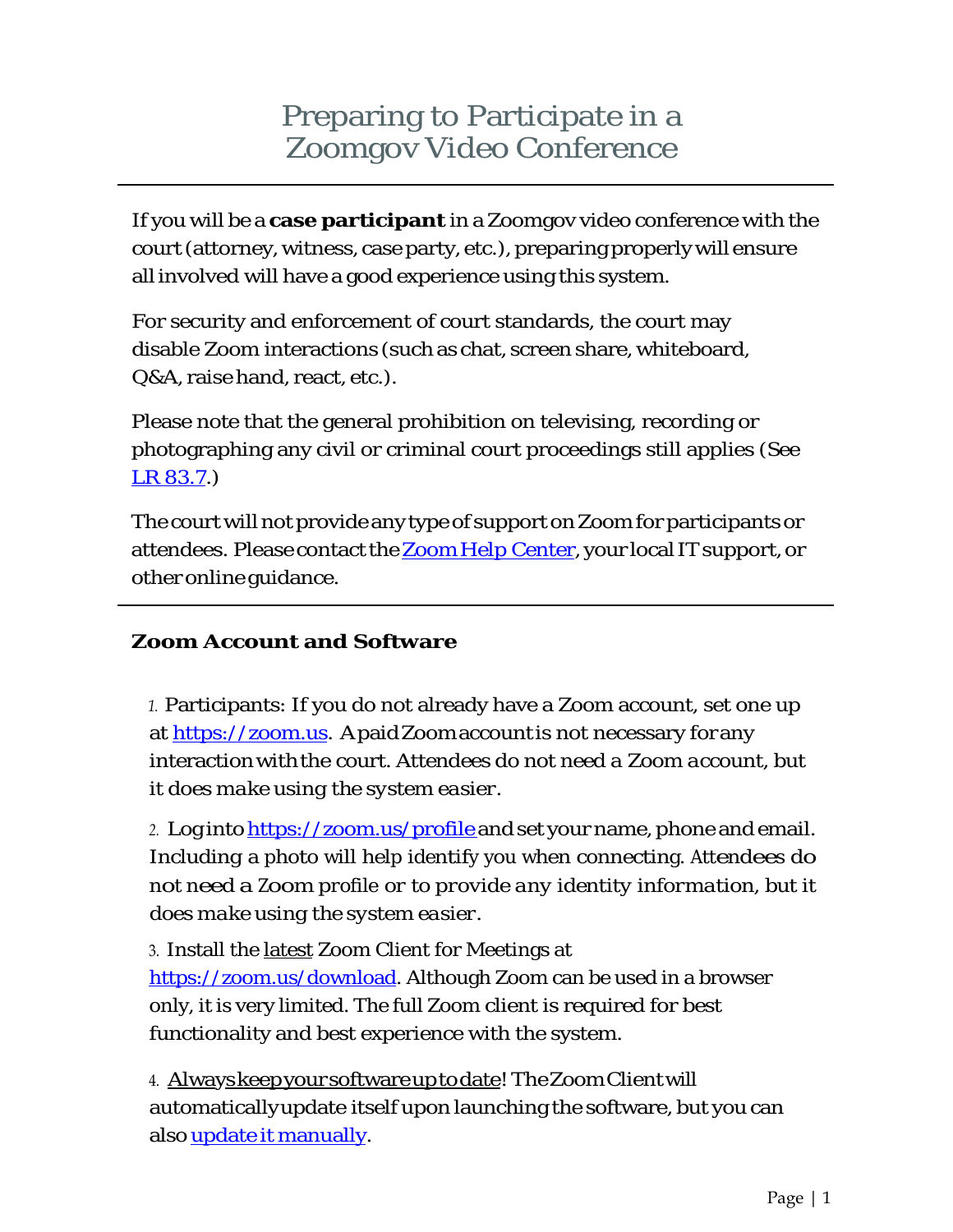## **Settings**

Zoom has a lot of settings, and as Zoom updates their system they may change aspects. Below are a few settings recommended by the court to improve your video conference:

- **General**: Ask me to confirm when I leave a meeting: <u>ON</u> (Helps prevent unintended departures)
- **Video:**EnableHD:OFF(Helpspreventpoorvideoperformance,and usuallylooks just as good asHD)
- **Video:** Always display participant names on their video: ON
- **Video:** Always show video preview dialog when joining a video meeting: ON (Final check before your video displays to others)

# **Learning**

For the most part, the court will only be using the audio and video functionality of Zoom. Other functions like text chat, screen sharing, etc., will not be routinely used, and will likely be disabled for your session, so you only need to learn the basics of usingZoom for audio and video. Learn how to select the correct source for both, and how to mute/unmute your audio, and Start/Stop your video:

1. Video: <https://support.zoom.us/hc/en-us/sections/200521865-Video>

2. Audio: <https://support.zoom.us/hc/en-us/sections/200319096-Audio>

3. Learn how to easy mute/unmute with Push to talk: [https://support.zoom.us/hc/en-us/articles/360000510003-](https://support.zoom.us/hc/en-us/articles/360000510003-Push-to-Talk) [Push-to-Talk](https://support.zoom.us/hc/en-us/articles/360000510003-Push-to-Talk)

4. Hot Keys and Keyboard Shortcuts to start/stop video, mute, etc.[:](https://support.zoom.us/hc/en-us/articles/205683899-Hot-Keys-and-Keyboard-Shortcuts-for-Zoom) [https://support.zoom.us/hc/en-us/articles/205683899-Hot-Keys](https://support.zoom.us/hc/en-us/articles/205683899-Hot-Keys-and-Keyboard-Shortcuts-for-Zoom)[and-Keyboard-Shortcuts-for-Zoom](https://support.zoom.us/hc/en-us/articles/205683899-Hot-Keys-and-Keyboard-Shortcuts-for-Zoom)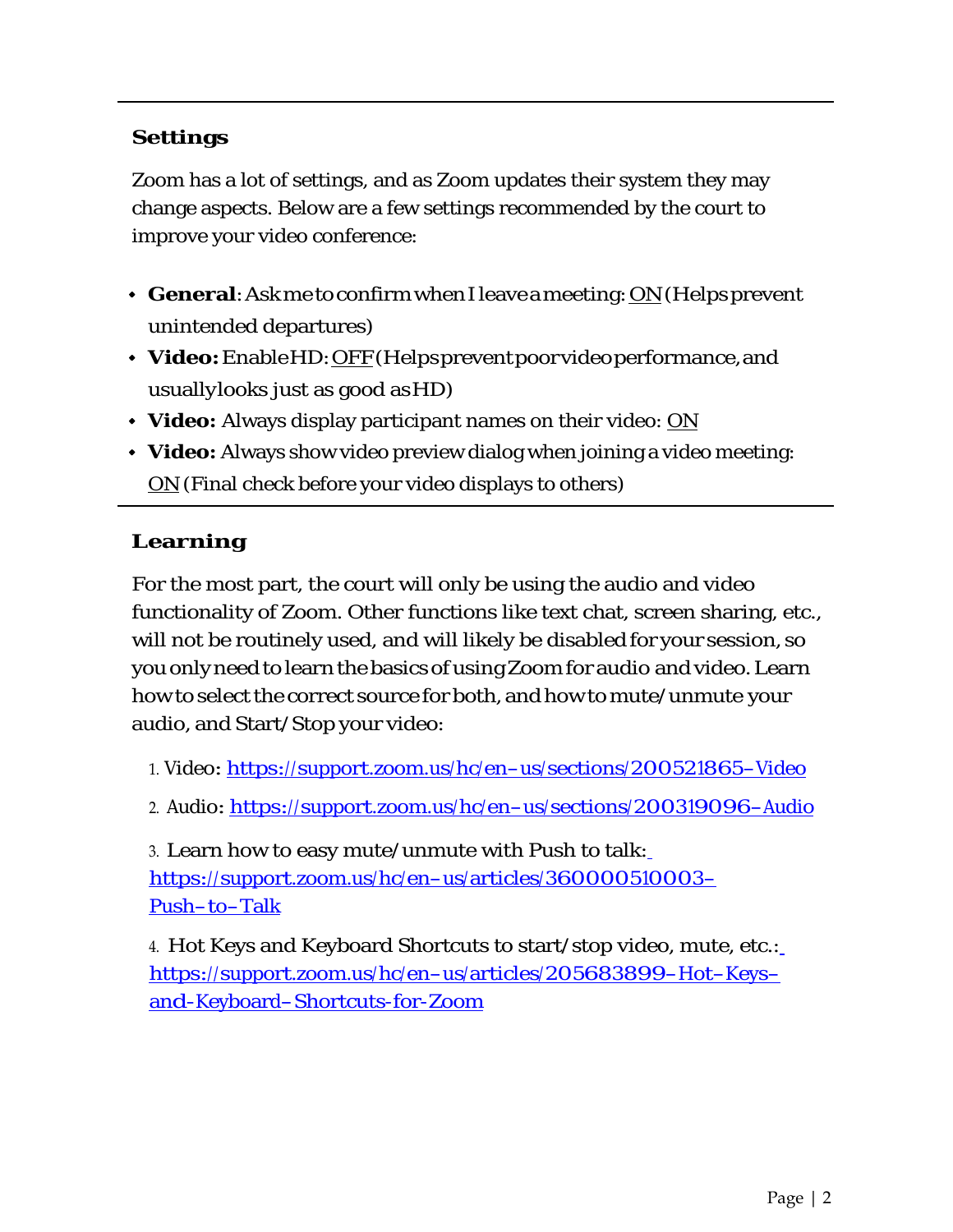#### **Recommendations**

1. Mute your phone and mute all sounds from all other applications (email notifications, chat messaging, etc.).

2. Avoid using a mobile device if possible. Although tablets (iPads) and smartphones can be used, they are very limited, and the performance is inferior.

3. Avoid using battery power only (laptops, etc.). Plug into a good power source while in a Zoommeeting.

4. Unless you've confirmed the quality is sufficient, avoid using an open microphone and speakers (such as are built-into laptops, or a webcam mic). Using a good quality headset (headphones with mic) will often help ensure you can be heard and can hear others with maximum quality.

5. Avoid noisy and echoing locations. Use of a headset will improve audio quality when this is unavoidable.

6. Avoid distracting real or virtual backgrounds. Suitable example: [ZoomGrey01.jpg](https://www.ncmd.uscourts.gov/sites/ncmd/files/ZoomGrey01.jpg)

7. Avoid poor camera positioning (if possible). Try to frame yourself so youtakeup most the screen, and at eye level.

8. Avoid usingWiFi if possible. Connection via a hard-wire Ethernet cable will always be faster and more reliable than WiFi.If you must useWiFi, make sure you're in closerange.

9. Avoid running any unnecessary applications besides Zoom, to conserve your computer's processing power andnetworking.

10. Forhome networks, if possible, avoid sharing your internet service with others during the session.